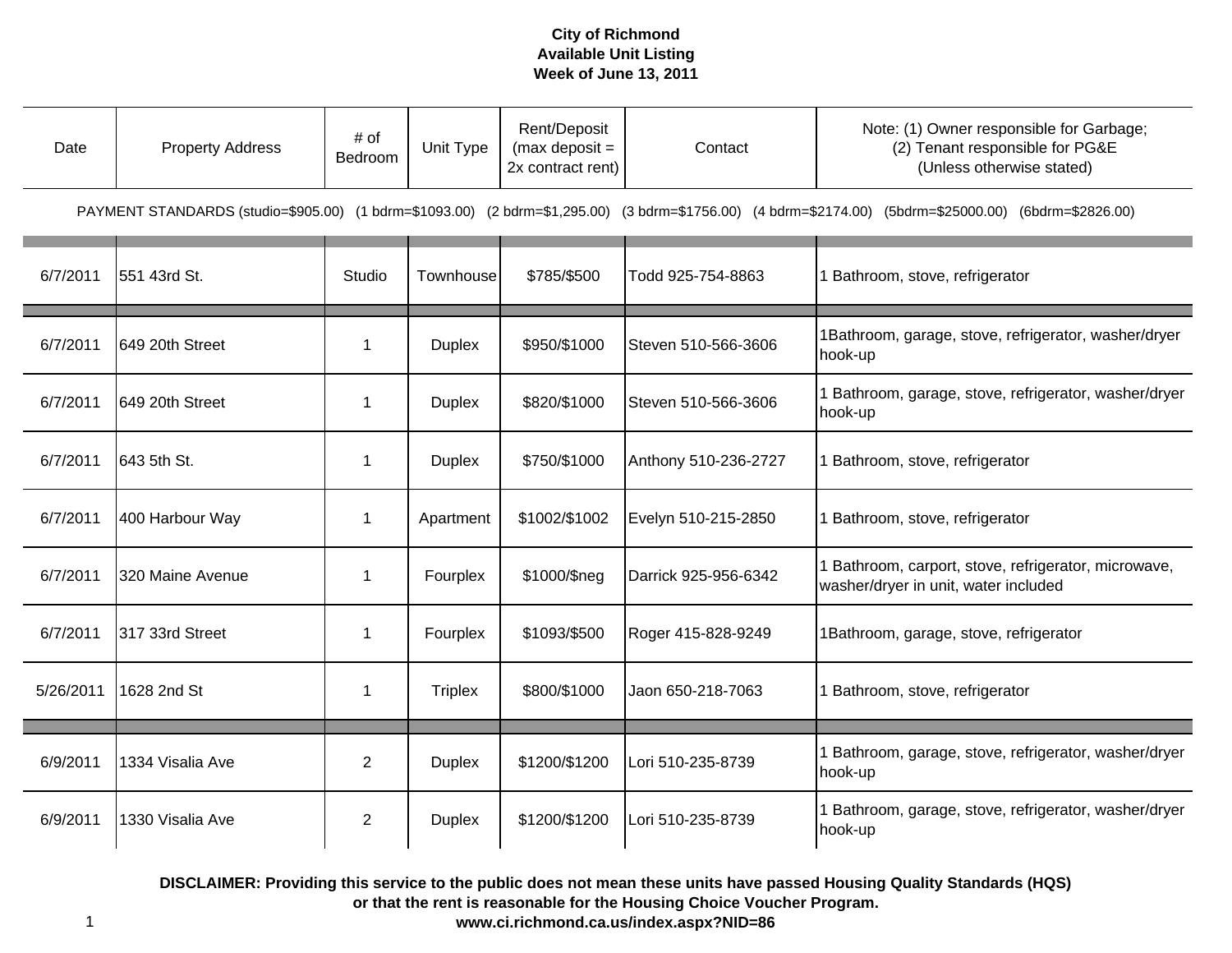| Date     | <b>Property Address</b> | # of<br>Bedroom | Unit Type      | Rent/Deposit<br>(max deposit $=$<br>2x contract rent) | Contact                       | Note: (1) Owner responsible for Garbage;<br>(2) Tenant responsible for PG&E<br>(Unless otherwise stated)                                              |
|----------|-------------------------|-----------------|----------------|-------------------------------------------------------|-------------------------------|-------------------------------------------------------------------------------------------------------------------------------------------------------|
|          |                         |                 |                |                                                       |                               | PAYMENT STANDARDS (studio=\$905.00) (1 bdrm=\$1093.00) (2 bdrm=\$1,295.00) (3 bdrm=\$1756.00) (4 bdrm=\$2174.00) (5bdrm=\$25000.00) (6bdrm=\$2826.00) |
| 6/9/2011 | 2350 Grant Ave          | $\overline{2}$  | <b>Duplex</b>  | \$1100/\$1500                                         | Raul 415-710-9634             | 1 Bathroom, carport, stove, refrigerator, washer/dryer<br>in unit, alarm system                                                                       |
| 6/9/2011 | 2425 San Juaquin        | $\overline{2}$  | <b>Triplex</b> | \$1200/\$1200                                         | Lori 510-235-8739             | 1 Bathroom, garage, stove, refrigerator                                                                                                               |
| 6/9/2011 | 567 Hayes St            | $\overline{2}$  | Apartment      | \$1295/\$1250                                         | Mark 510-213-9592             | 1 Bathroom, garage, stove, refrigerator, microwave                                                                                                    |
| 6/8/2011 | 1307 Imperial Ave.      | $\overline{2}$  | <b>Duplex</b>  | \$1200/\$neg                                          | D.S. 510-528-2762             | 1 Bathroom, garage, stove, refrigerator, washer/dryer<br>in unit                                                                                      |
| 6/7/2011 | 1523 Potreo Ave         | $\overline{2}$  | Fourplex       | \$1250/\$1000                                         | Mrs. Robinson<br>510-932-5192 | 1 Bathroom, carport, stove, refrigerator, water<br>included                                                                                           |
| 6/7/2011 | 310 So. 17th St.        | $\overline{2}$  | House          | \$1295/\$1295                                         | Lee 916-941-7402              | 1 Bathroom, garage, stove, washer/dryer hook-up                                                                                                       |
| 6/7/2011 | 3506 Bissell            | $\overline{2}$  | Fourplex       | \$1195/\$1200                                         | Jie 510-323-6323              | 1 Bathroom, garage, stove, refrigerator, gas and<br>water included                                                                                    |
| 6/7/2011 | 663 Harbour Way         | $\overline{2}$  | <b>Duplex</b>  | \$950/\$1000                                          | Anthony 510-236-2727          | 1.5 Bathroom, carport, stove, refrigerator                                                                                                            |
| 6/7/2011 | 534 South 17th St.      | $\overline{2}$  | House          | \$1300/\$neg                                          | Nikhan 510-725-5333           | 1 Bathroom, carport, stove, refrigerator, washer/dryer<br>hook-up                                                                                     |
| 6/7/2011 | 567 Hayes St            | $\overline{2}$  | Apartment      | \$1250/\$1250                                         | Mark 510-213-9592             | 1 Bathroom, garage, stove, refrigerator, microwave,<br>water included                                                                                 |

**DISCLAIMER: Providing this service to the public does not mean these units have passed Housing Quality Standards (HQS) or that the rent is reasonable for the Housing Choice Voucher Program.**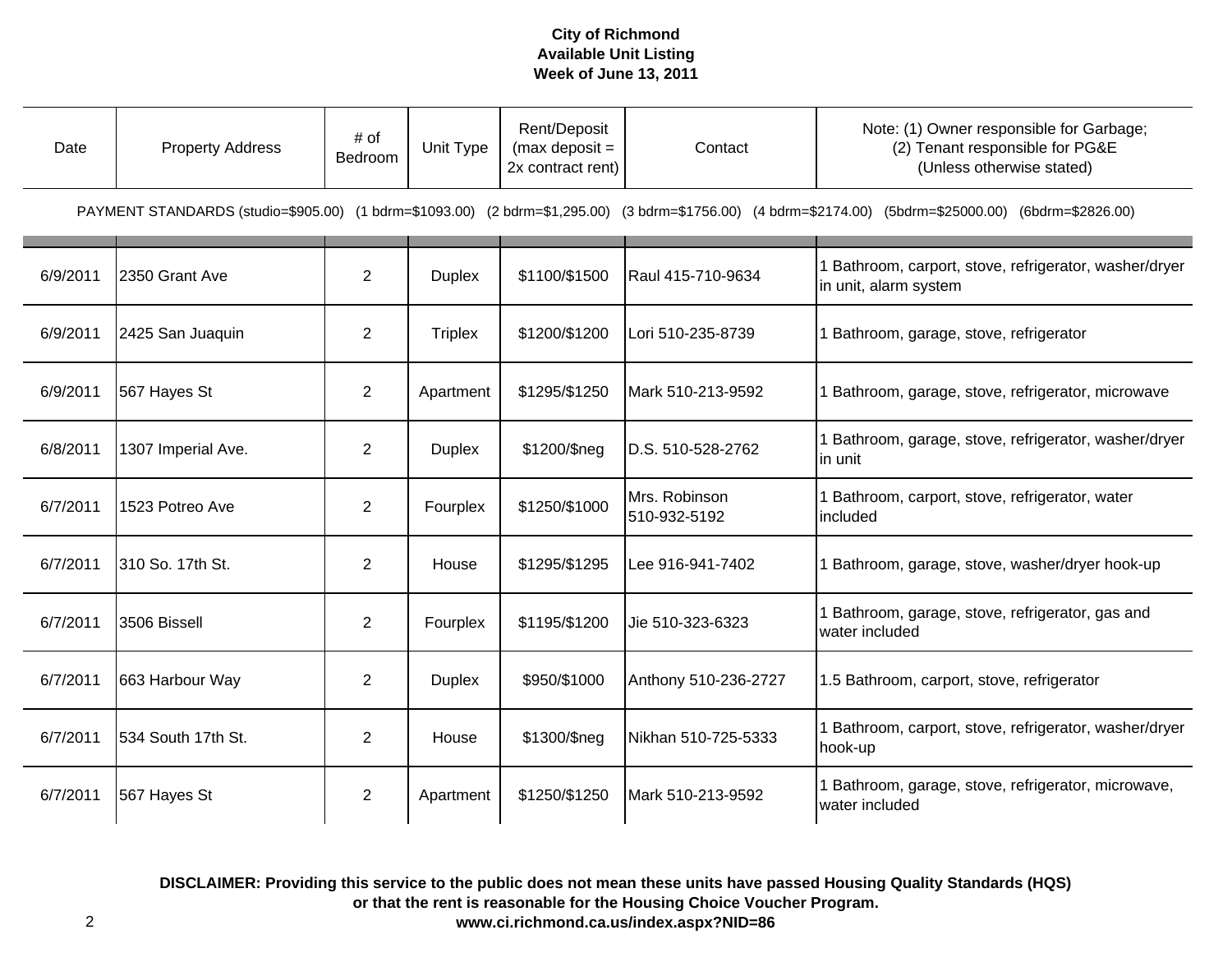| Date      | <b>Property Address</b> | # of<br>Bedroom | Unit Type     | Rent/Deposit<br>(max deposit $=$<br>2x contract rent) | Contact                       | Note: (1) Owner responsible for Garbage;<br>(2) Tenant responsible for PG&E<br>(Unless otherwise stated)                                              |
|-----------|-------------------------|-----------------|---------------|-------------------------------------------------------|-------------------------------|-------------------------------------------------------------------------------------------------------------------------------------------------------|
|           |                         |                 |               |                                                       |                               | PAYMENT STANDARDS (studio=\$905.00) (1 bdrm=\$1093.00) (2 bdrm=\$1,295.00) (3 bdrm=\$1756.00) (4 bdrm=\$2174.00) (5bdrm=\$25000.00) (6bdrm=\$2826.00) |
| 6/7/2011  | 329 So. 27th St.        | $\overline{2}$  | Fourplex      | \$1250/\$1000                                         | Mrs. Robinson<br>510-932-5192 | Bathroom, carport, stove, refrigerator, water<br>included                                                                                             |
| 5/23/2011 | 248 Chesley Ave         | $\overline{2}$  | Apartment     | \$975/\$500                                           | Wayne 510-612-7857            | Bathroom, garage, carport, stove, refrigerator                                                                                                        |
| 5/23/2011 | 250 Chesley Ave         | $\overline{2}$  | Apartment     | \$975/\$500                                           | Wayne 510-612-7857            | Bathroom, carport, stove, refrigerator                                                                                                                |
| 5/17/2011 | 339 37th St             | $\overline{2}$  | Apartment     | \$1150/\$900                                          | Patricia 510-232-1117         | Bathroom, stove, refrigerator                                                                                                                         |
| 5/26/2011 | 841 #6 So 45th St       | $\overline{2}$  | Apartment     | \$1150/\$1000                                         | Calvin 510-207-7479           | Bathroom, stove, refrigerator, alarm system, carport                                                                                                  |
| 5/26/2011 | 841 #5 So 45th St       | $\overline{2}$  | Apartment     | \$1150/\$1000                                         | Calvin 510-207-7479           | Bathroom, stove, refrigerator, alarm system, carport                                                                                                  |
| 5/20/2011 | 5823 Alameda Ave        | $\overline{2}$  | Apartment     | \$1095/\$1100                                         | Sunny 510-528-2200            | Bathroom, carport, stove, refrigerator                                                                                                                |
| 5/24/2011 | 683 6th St              | $\overline{2}$  | Apartment     | \$850/\$850                                           | <b>Ohanks Management</b>      | Bathroom, carport, stove, refrigerator                                                                                                                |
| 5/13/2011 | 339 37th St             | $\overline{2}$  | Apartment     | \$1150/\$neg                                          | Patricia 510-232-1117         | Bathroom, stove, refrigerator                                                                                                                         |
| 5/13/2011 | 543 B 21st              | $\overline{2}$  | <b>Duplex</b> | \$1100/\$1300                                         | Paul 925-899-8250             | Bathroom, stove, refrigerator, washer/dryer hook-up                                                                                                   |

**DISCLAIMER: Providing this service to the public does not mean these units have passed Housing Quality Standards (HQS) or that the rent is reasonable for the Housing Choice Voucher Program. www.ci.richmond.ca.us/index.aspx?NID=86**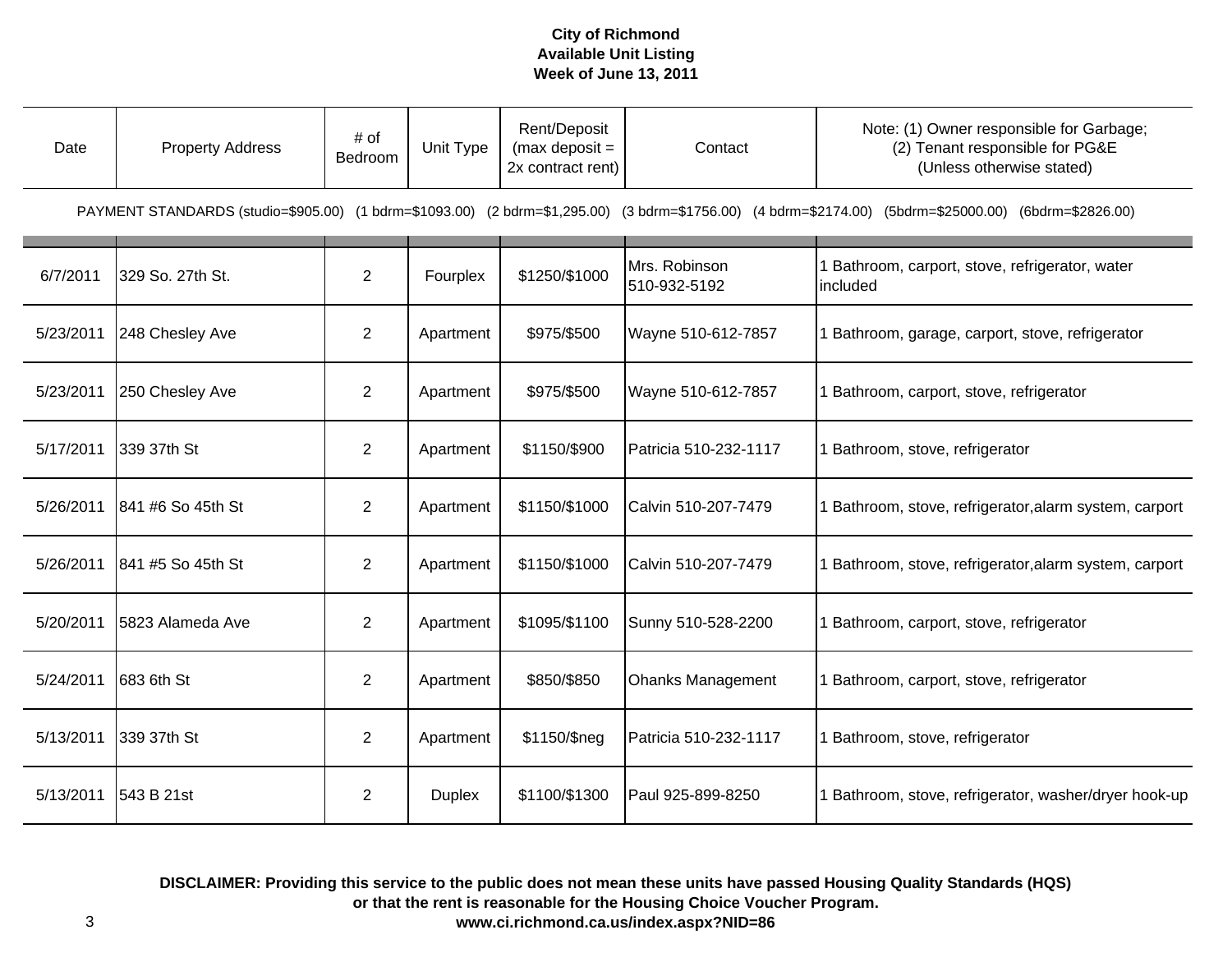| Date      | <b>Property Address</b> | # of<br>Bedroom | Unit Type      | Rent/Deposit<br>(max deposit $=$<br>2x contract rent) | Contact                | Note: (1) Owner responsible for Garbage;<br>(2) Tenant responsible for PG&E<br>(Unless otherwise stated)                                              |
|-----------|-------------------------|-----------------|----------------|-------------------------------------------------------|------------------------|-------------------------------------------------------------------------------------------------------------------------------------------------------|
|           |                         |                 |                |                                                       |                        | PAYMENT STANDARDS (studio=\$905.00) (1 bdrm=\$1093.00) (2 bdrm=\$1,295.00) (3 bdrm=\$1756.00) (4 bdrm=\$2174.00) (5bdrm=\$25000.00) (6bdrm=\$2826.00) |
| 5/23/2011 | 2410 Bissell Ave        | $\overline{2}$  | <b>Duplex</b>  | \$1200/\$1000                                         | Willie 510-234-5101    | 1 Bathroom, stove, refrigerator, washer/dryer hook-up                                                                                                 |
| 5/23/2011 | 37 Chesley Ave          | $\overline{2}$  | <b>Duplex</b>  | \$1100/\$1100                                         | Chau-An 415-4659-5618  | 1 Bathroom, stove, refrigerator, washer/dryer in unit                                                                                                 |
| 5/20/2011 | 37 Chesley Ave          | $\overline{2}$  | <b>Duplex</b>  | \$1100/\$1100                                         | Chaw 415-261-3204      | 1 Bathroom, stove, refrigerator, washer/dryer hook-up                                                                                                 |
| 6/2/2011  | 5225 McBryde #6         | $\overline{2}$  | Apartment      | \$1250/\$neg                                          | Derrick 510-815-5974   | 1 Bathroom, garage, dishwasher, stove, refrigerator                                                                                                   |
| 5/13/2011 | 3939 Center St          | $\overline{2}$  | House          | \$1150/\$1150                                         | Ahmad 510-230-9658     | 1 Bathroom, stove, refrigerator, washer/dryer hook-up                                                                                                 |
| 5/23/2011 | 142 12th ST             | $\overline{2}$  | House          | \$1250/\$1250                                         | Paul 510-508-4466      | 2 Bathrooms, garage, stove, refrigerator,<br>washer/dryer in unit, dishwasher, microwave                                                              |
| 5/17/2011 | 457 41st St             | $\overline{2}$  | House          | \$1350/\$600                                          | Kanie 510-209-7232     | 2 Bathrooms, garage, stove, refrigerator<br>washer/dryer in unit, dishwasher, microwave                                                               |
| 5/17/2011 | 405 So 29th St          | $\overline{2}$  | House          | \$1300/\$1300                                         | Zahara 510-222-8614    | 1 Bathroom, garage, stove, refrigerator, washer/dryer<br>in unit                                                                                      |
| 5/26/2011 | 815 6th St              | $\overline{2}$  | House          | \$1200/\$neg                                          | Adrienne 925-890-6393  | 1 Bathroom, carport, stove, refrigerator, washer/dryer<br>hook-up                                                                                     |
| 5/23/2011 | 660 Carlson Blvd        | $\overline{2}$  | <b>Triplex</b> | \$1150/\$1000                                         | Mr Cooper 925-565-8879 | Bathroom, stove, refrigerator, washer/dryer hook-up                                                                                                   |

**DISCLAIMER: Providing this service to the public does not mean these units have passed Housing Quality Standards (HQS) or that the rent is reasonable for the Housing Choice Voucher Program.**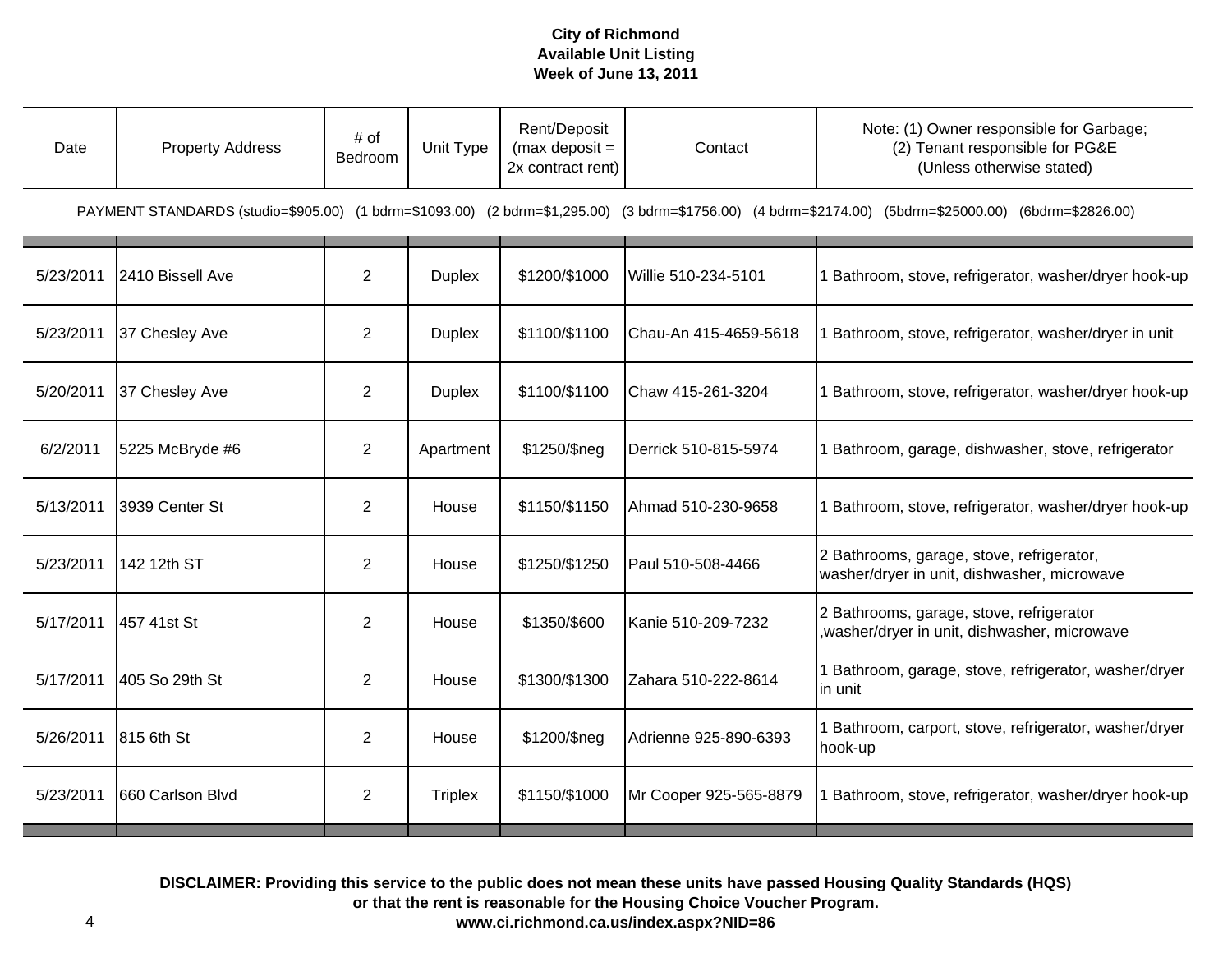| Date                                                                                                                                                  | <b>Property Address</b> | # of<br>Bedroom | Unit Type     | Rent/Deposit<br>(max deposit $=$<br>2x contract rent) | Contact              | Note: (1) Owner responsible for Garbage;<br>(2) Tenant responsible for PG&E<br>(Unless otherwise stated) |  |
|-------------------------------------------------------------------------------------------------------------------------------------------------------|-------------------------|-----------------|---------------|-------------------------------------------------------|----------------------|----------------------------------------------------------------------------------------------------------|--|
| PAYMENT STANDARDS (studio=\$905.00) (1 bdrm=\$1093.00) (2 bdrm=\$1,295.00) (3 bdrm=\$1756.00) (4 bdrm=\$2174.00) (5bdrm=\$25000.00) (6bdrm=\$2826.00) |                         |                 |               |                                                       |                      |                                                                                                          |  |
| 6/9/2011                                                                                                                                              | 339 So. 27th St.        | 3               | House         | \$1756/\$neg                                          | Omar 510-301-8451    | 2 Bathrooms, garage, carport, stove, refrigerator,<br>washer/dryer hook-up                               |  |
| 6/8/2011                                                                                                                                              | 2409 Maine Ave          | 3               | House         | \$1275/\$1250                                         | Vertis 510-776-9113  | 1 Bathroom, handicap unit, garage, stove,<br>refrigerator, washer/dryer in unit                          |  |
| 6/8/2011                                                                                                                                              | 2810 JoAnn Dr           | 3               | House         | \$1750/\$2000                                         | Trina 510-478-3288   | 1.5 Bathrooms, garage, stove, refrigerator,<br>washer/dryer hook-up, alarm system                        |  |
| 6/7/2011                                                                                                                                              | 320 Maine Avenue        | 3               | Fourplex      | \$1700/\$neg                                          | Darrick 925-956-6342 | 1 Bathroom, carport, stove, refrigerator, microwave,<br>washer/dryer in unit, water included             |  |
| 6/7/2011                                                                                                                                              | 3023 Florida Ave        | 3               | Fourplex      | \$1600/\$1000                                         | Sam 510-548-1349     | 1 Bathroom, garage, carport, stove, refrigerator,<br>washer/dryer in unit                                |  |
| 6/7/2011                                                                                                                                              | 943 So. 46th Sth        | 3               | House         | \$1750/\$2000                                         | Houston 510-502-9259 | 1 Bathroom, garage, stove, washer/dryer hook-up                                                          |  |
| 6/7/2011                                                                                                                                              | 1744 Wood Place         | 3               | House         | \$1950/\$1500                                         | Denise 510-233-4275  | 2.5 Bathrooms, garage, stove, refrigerator,<br>microwave, washer/dryer hook-up, alarm system             |  |
| 6/7/2011                                                                                                                                              | 734 9th St.             | 3               | House         | \$1200/\$1200                                         | Anthony 510-236-2727 | 1.5 Bathrooms, stove, refrigerator, washer/dryer hook-<br>up                                             |  |
| 6/7/2011                                                                                                                                              | 515 Pennsylvania Ave    | 3               | House         | \$1250/\$1250                                         | Paul 510-507-3106    | 1 Bathroom, garage, carport, stove, refrigerator,<br>dishwasher, washer/dryer hook-up                    |  |
| 6/7/2011                                                                                                                                              | 36 Cheseley             | 3               | <b>Duplex</b> | \$1700/\$1500                                         | Ravi 510-290-5987    | 1.5 Bathrooms, garage, stove, refrigerator,<br>washer/dryer hook-up                                      |  |

**DISCLAIMER: Providing this service to the public does not mean these units have passed Housing Quality Standards (HQS) or that the rent is reasonable for the Housing Choice Voucher Program. www.ci.richmond.ca.us/index.aspx?NID=86**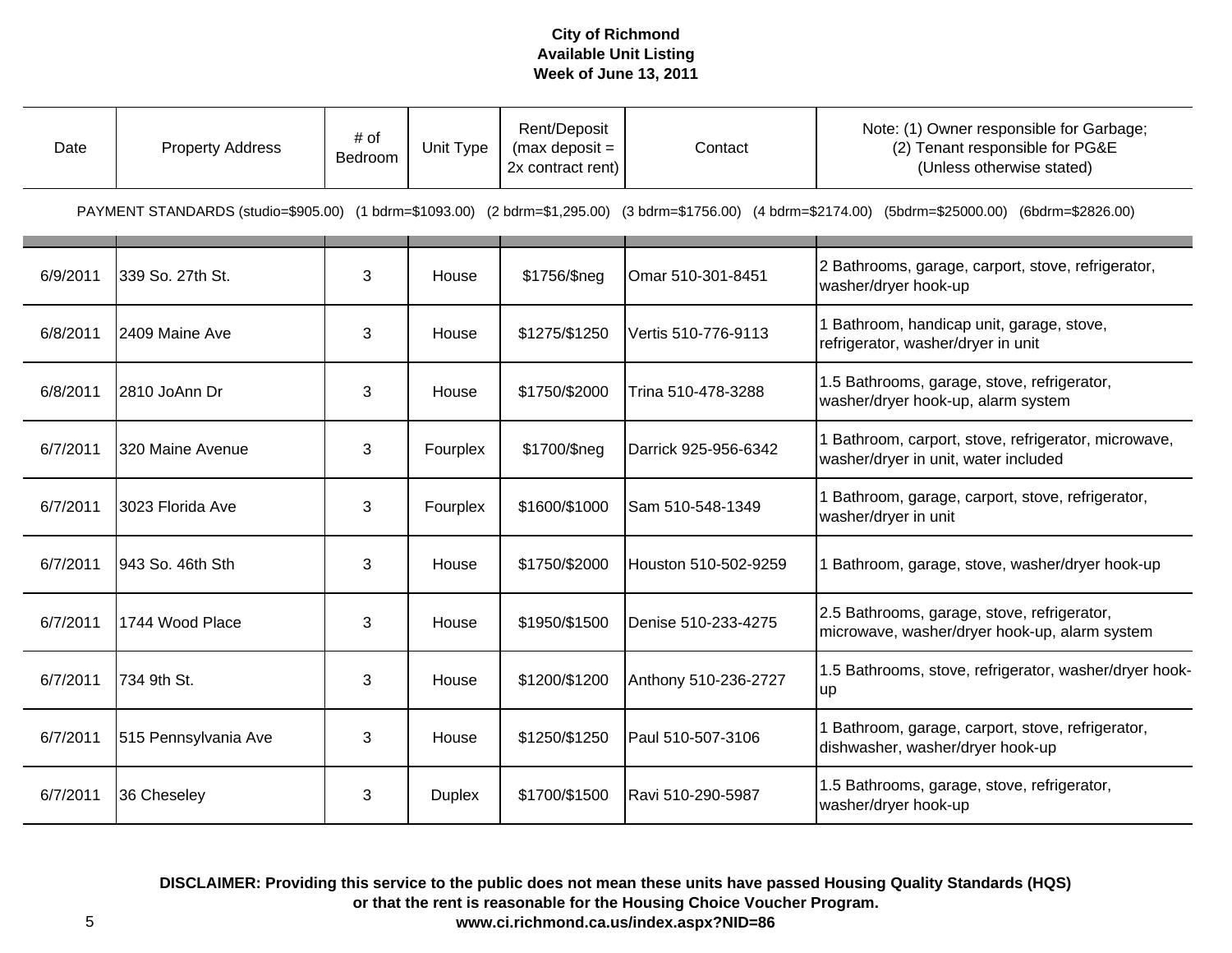| Date      | <b>Property Address</b> | # of<br>Bedroom | Unit Type     | Rent/Deposit<br>(max deposit $=$<br>2x contract rent) | Contact                                       | Note: (1) Owner responsible for Garbage;<br>(2) Tenant responsible for PG&E<br>(Unless otherwise stated)                                              |
|-----------|-------------------------|-----------------|---------------|-------------------------------------------------------|-----------------------------------------------|-------------------------------------------------------------------------------------------------------------------------------------------------------|
|           |                         |                 |               |                                                       |                                               | PAYMENT STANDARDS (studio=\$905.00) (1 bdrm=\$1093.00) (2 bdrm=\$1,295.00) (3 bdrm=\$1756.00) (4 bdrm=\$2174.00) (5bdrm=\$25000.00) (6bdrm=\$2826.00) |
| 6/7/2011  | 148 So. 21 St           | 3               | House         | \$1800/\$1000                                         | Eva 510-557-4557                              | 1 Bathroom                                                                                                                                            |
| 6/7/2011  | 4402 Taft Avenue        | 3               | House         | \$1550/\$1000                                         | Jean 510-236-8411                             | 1.5 Bathrooms, grage, carport, stove, refrigerator,<br>dishwasher, washer/dryer hook-up, alarm system                                                 |
| 6/7/2011  | 931 Lucas Ave           | 3               | House         | \$1500/\$1500                                         | New Way Management<br>Services 925-522-5410   | 2 Bathrooms, garage, stove, refrigerator, dishwasher,<br>microwave, alarm system                                                                      |
| 6/7/2011  | 118 2nd Street          | 3               | <b>Duplex</b> | \$1595/\$1600                                         | Victor 415-251-9415                           | 2 Bathrooms, garage, stove, refrigerator, dishwasher,<br>washer/dryer hook-up, alarm system                                                           |
| 5/17/2011 | 1718 Truman St          | 3               | <b>Duplex</b> | \$1000/\$1000                                         | Chi Hom 650-278-7348                          | 2 Bathrooms, stove, refrigerator, microwave,<br>washer/dryer in unit, washer/dryer hook-up, alarm<br>system                                           |
| 5/17/2011 | 2110 Hellings Ave       | 3               | House         | \$1650/\$NEG                                          | Fulbert, Angela 415-819-<br>7818,415-828-0069 | 2 Bathrooms, garage, stove, refrigerator,<br>washer/dryer in unit                                                                                     |
| 5/13/2011 | 2409 Maine Ave          | 3               | House         | \$1275/\$neg                                          | Norman 510-309-9811,<br>510-776-9113          | 1 Bathroom, garage, stove, refrigerator, washer/dryer<br>in unit                                                                                      |
| 5/13/2011 | 2027 Potrero Ave        | 3               | House         | \$1800/\$1800                                         | Mahbubul 415-424-7009,<br>415-355-1354        | 2 Bathrooms, garage, stove, refrigerator                                                                                                              |
| 5/20/2011 | 512 So 15th St          | 3               | House         | \$1600/\$1600                                         | Janet 510-237-6459x11                         | 2 Bathrooms, garage, stove, dishwasher, alarm<br>system, washer/dryer hook-up                                                                         |
| 5/20/2011 | 542 So 29th St          | 3               | House         | \$1750/\$neg                                          | Khan 51-725-5333                              | 2 Bathrooms, carport, stove, refrigerator, alarm<br>system, washer/dryer hook-up                                                                      |

**DISCLAIMER: Providing this service to the public does not mean these units have passed Housing Quality Standards (HQS) or that the rent is reasonable for the Housing Choice Voucher Program. www.ci.richmond.ca.us/index.aspx?NID=86**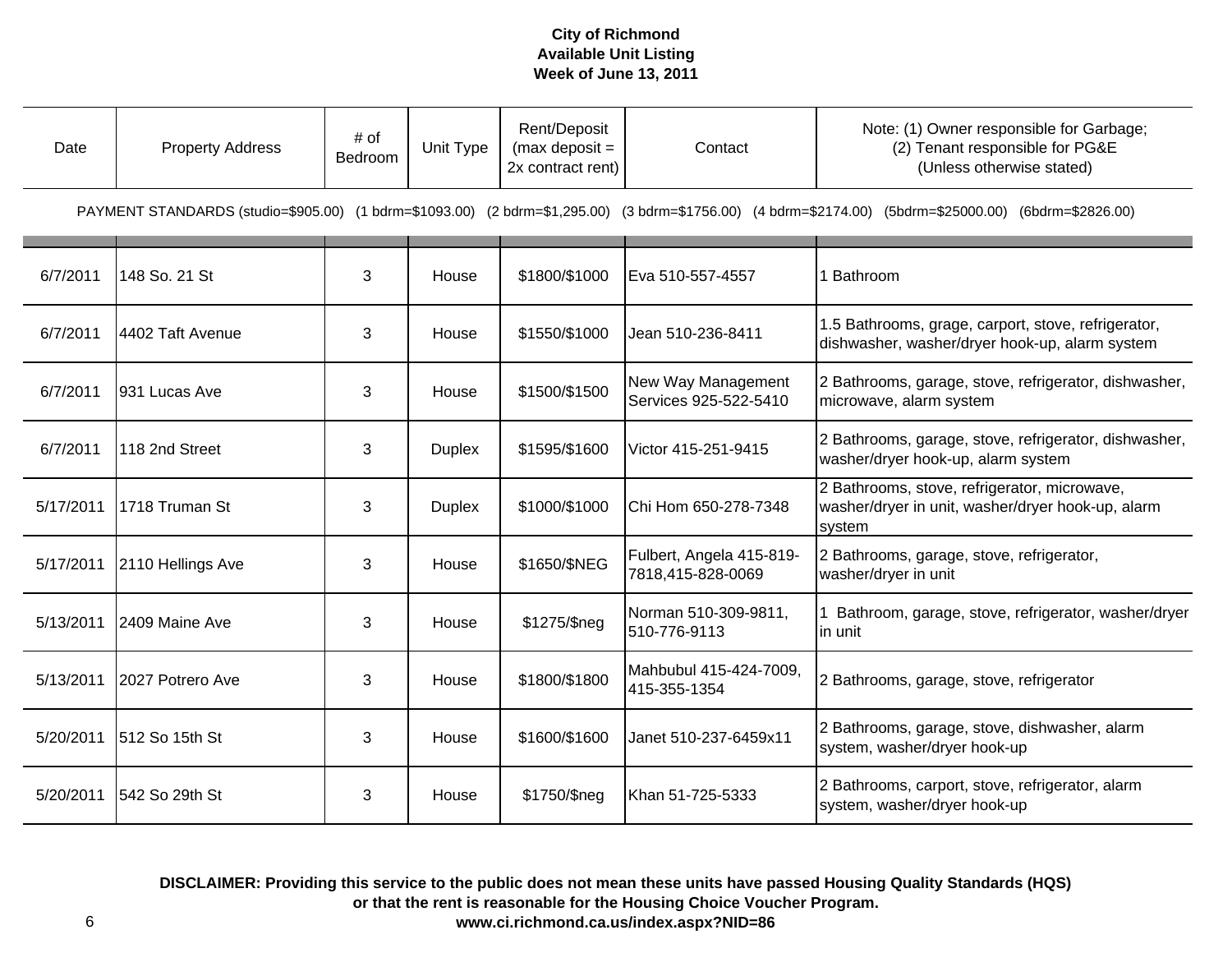| Date      | <b>Property Address</b> | # of<br>Bedroom | Unit Type     | Rent/Deposit<br>(max deposit $=$<br>2x contract rent) | Contact                           | Note: (1) Owner responsible for Garbage;<br>(2) Tenant responsible for PG&E<br>(Unless otherwise stated)                                              |
|-----------|-------------------------|-----------------|---------------|-------------------------------------------------------|-----------------------------------|-------------------------------------------------------------------------------------------------------------------------------------------------------|
|           |                         |                 |               |                                                       |                                   | PAYMENT STANDARDS (studio=\$905.00) (1 bdrm=\$1093.00) (2 bdrm=\$1,295.00) (3 bdrm=\$1756.00) (4 bdrm=\$2174.00) (5bdrm=\$25000.00) (6bdrm=\$2826.00) |
| 5/13/2011 | 4325 Taft Ave           | 3               | House         | \$1600/\$2000                                         | Cherly 510-853-2166               | 2 Bathrooms, garage, stove, refrigerator, dishwasher,<br>washer/dryer hook-up                                                                         |
| 5/13/2011 | 1301 Esmond Ave         | 3               | townhouse     | \$1600/\$1300                                         | Paul 925-899-8230                 | 2.5 Bathrooms, garage, stove, washer/dryer hook-up                                                                                                    |
| 5/26/2011 | 456 Marina Way          | 3               | townhouse     | \$1750/\$1500                                         | Allen 415-810-3038                | 3 Bathrooms, garage, stove, refrigerator, dishwasher,<br>microwave, washer/dryer in unit                                                              |
| 6/8/2011  | 655 So. 19th Street     | 4               | House         | \$1850/\$1850                                         | Anita or Bristol 510-222-<br>2971 | 2 Bathrooms, garage, stove, refrigerator,<br>washer/dryer hook-up, alarm system                                                                       |
| 6/8/2011  | 8 Willard Ave           | 4               | House         | \$1500/\$1800                                         | Phil 510-260-1743                 | 2.5 Bathrooms, stove, refrigerator                                                                                                                    |
| 6/7/2011  | 2922 DeAnza Dr.         | 4               | House         | \$2175/\$2175                                         | Robert 510-527-3431               | 2.5 Bathrooms, garage, stove, refrigerator,<br>dishwasher, washer/dryer hook-up                                                                       |
| 6/7/2011  | 3014 Shane Drive        | 4               | House         | \$2100/\$neg                                          | Ella 707-374-6258                 | 3 Bathrooms, Handicap Unit, garage, stove,<br>dishwasher, alarm system                                                                                |
| 6/7/2011  | 4810 Castilla Ave       | 4               | Townhouse     | \$2174/\$2000                                         | Mrs. Robinson 510-932-<br>5192    | 1.5 Bathrooms, stove, refrigerator, washer/dryer<br>electric hook-up                                                                                  |
| 6/7/2011  | 400 Bissell Ave         | 4               | Fourplex      | \$1350/\$neg                                          | Raj 925-784-3600                  | 2 Bathrooms, stove, refrigerator, washer in unit,<br>washer/dryer hook-up water included                                                              |
| 6/7/2011  | 38 Cheseley Ave         | 4               | <b>Duplex</b> | \$1900/\$1500                                         | Ravi 510-290-5987                 | 1.5 Bathroom, garage, stove, refrigerator,<br>washer/dryer hook-up                                                                                    |

**DISCLAIMER: Providing this service to the public does not mean these units have passed Housing Quality Standards (HQS) or that the rent is reasonable for the Housing Choice Voucher Program.**

**www.ci.richmond.ca.us/index.aspx?NID=86**